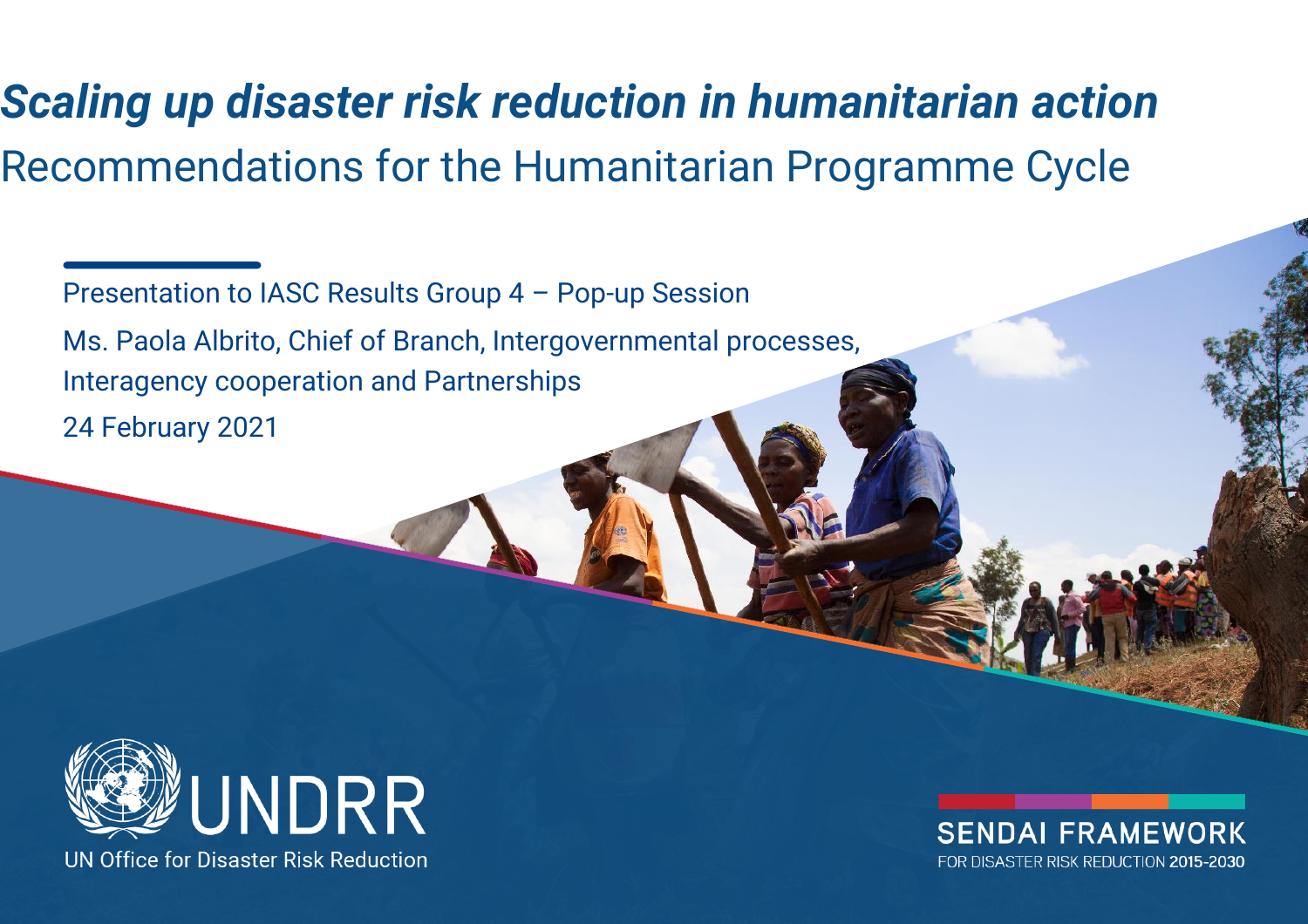#### Recommendations & Checklist on Scaling up DRR in Humanitarian Action



**Checklist: Scaling Up Disaster Risk Reduction** In Humanitarian Action

Recommendations for the Humanitarian Programme Ovole



#### **Objective:**

Enhancing DRR in humanitarian strategic planning, implementation and monitoring

#### **Progress in 2020:**

- $\Box$  Continued global & regional consultations (Jan June 2020)
- **□** 'Soft launch' of Checklist & Recommendations (Oct) 2020)
- $\Box$  Pilot testing launched in Pakistan, Haiti & Bangladesh (Nov 2020 – March 2021)
- $\Box$  Dissemination of Checklist with key humanitarian partners (Oct – Dec 2020)
- Incorporation of key recommendations in forthcoming IASC RC/HC Handbook on Leadership in Humanitarian Action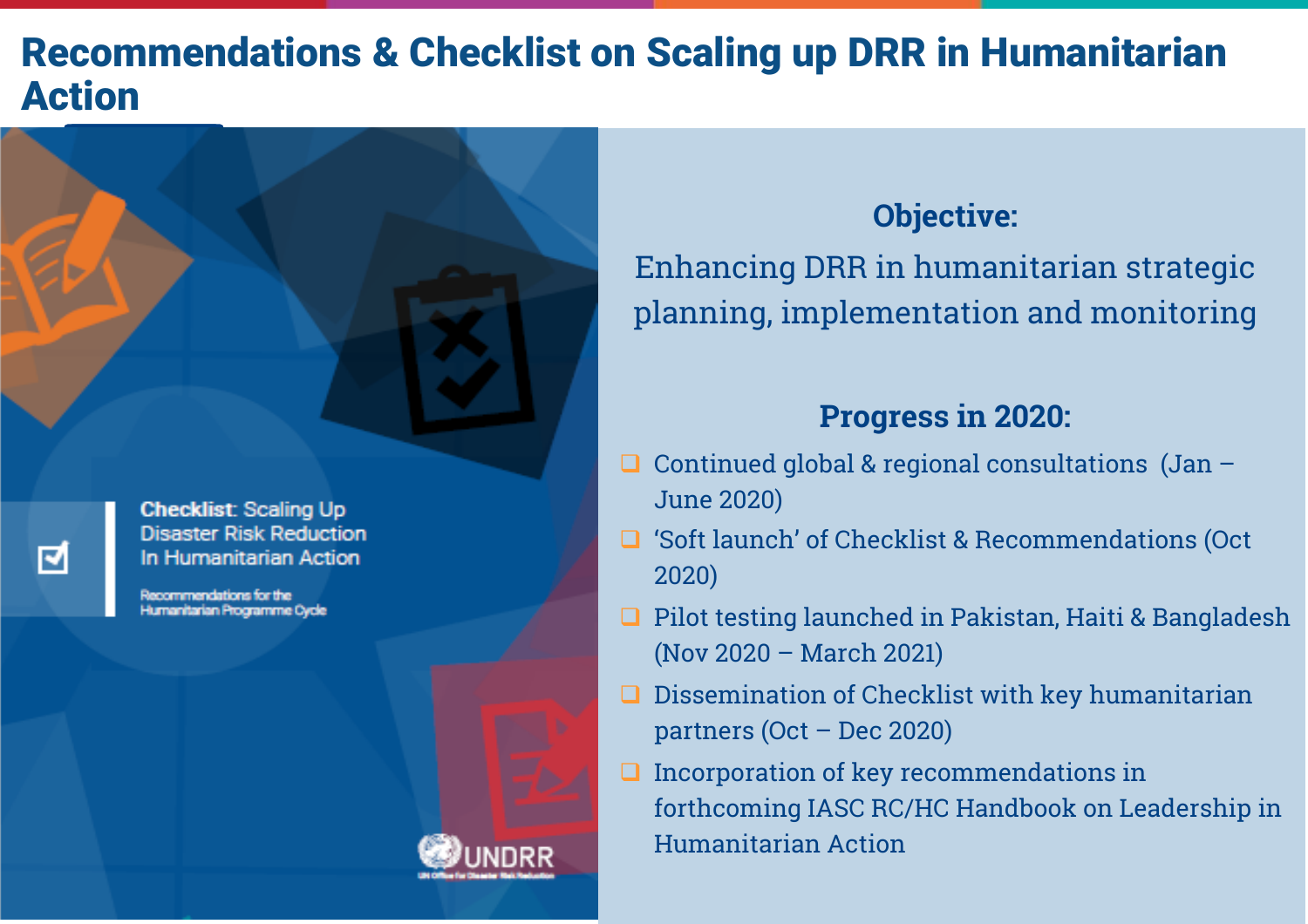# Snapshot from the Checklist: Scaling up DRR throughout the Humanitarian Programme Cycle



© UNDRR – United Nations Office for Disaster Risk Reduction

**Needs Assessment & Analysis:** Conduct multi-hazard risk analysis drawing upon data from multiple sources

**Strategic Planning:** Plan based on risk analysis; articulate clear risk-informed actions, targets and budgets; target most hazard-prone areas and populations; reinforce 'Build Back Better'

**Resource Mobilization:** Advocate for more complementary layered financing, incl multi-year and flexible funding for DRR from both humanitarian and development sectors

**Monitoring/Evaluation:** Include DRR indicators and targets; consider how risk has been integrated in programming in after-action reviews.

**Coordination:** Engage DRR actors in Cluster & HCT meetings; engage joint technical teams.

**Information Management**: Promote inclusion of DRR in IM processes, platforms and products such as SitReps, the 3/9Ws, and the Humanitarian Dashboard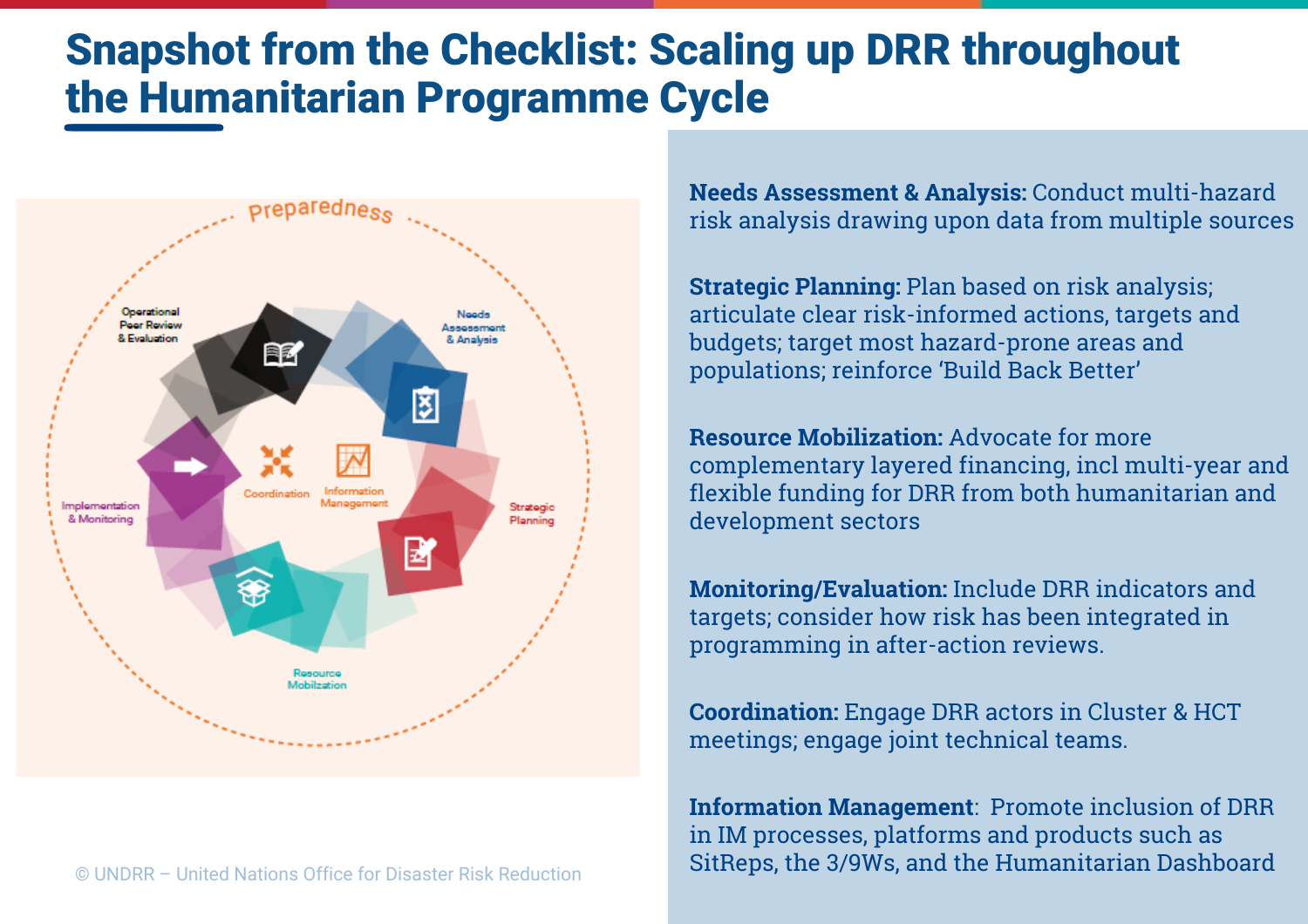# Emerging good practices for Scaling up DRR in Humanitarian Action

*Risk analysis:* The 2017 Chad Humanitarian Needs Overview used INFORM to determine the level of hazard and exposure to risks, vulnerabilities and lack of coping capacity for the coming three to five years.

*Information management:*  UNICEF increasingly includes a multi-risk hazard assessment in country Situation Analyses. IFRC is developing a Resilience Measurement Dashboard to link risk assessments with different dimensions of resilience.

*DRR in Collective Outcomes:* in Burkina Faso: to "reduce the number of households vulnerable to climate shocks to less than 1% and increase the number of institutions with disaster risk reduction capacity by 50%'

*Building the evidence:* In 2018, the Shelter/NFI Sector & IOM issued a report showing rapid deterioration of shelter bamboo due to monsoon rains and insects in the Rohingya camps in Cox's Bazar. The data provided evidence which led to increased funding for bamboo treatment plants.

*DRR in monitoring/evaluation:*  After Cyclone Fani struck Bangladesh in May 2019, the After-Action Review reviewed early warning and communication, pre-landfall planning, 72- hour and longerterm response planning, producing recommendations across humanitarian and DRR interventions.

*Forecasting: OCHA, Pacific* Disaster Center (PDC) and WFP developed Joint Analysis of Disaster Exposure (JADE), a tool to estimate economic and population impacts of disasters, as well as humanitarian needs.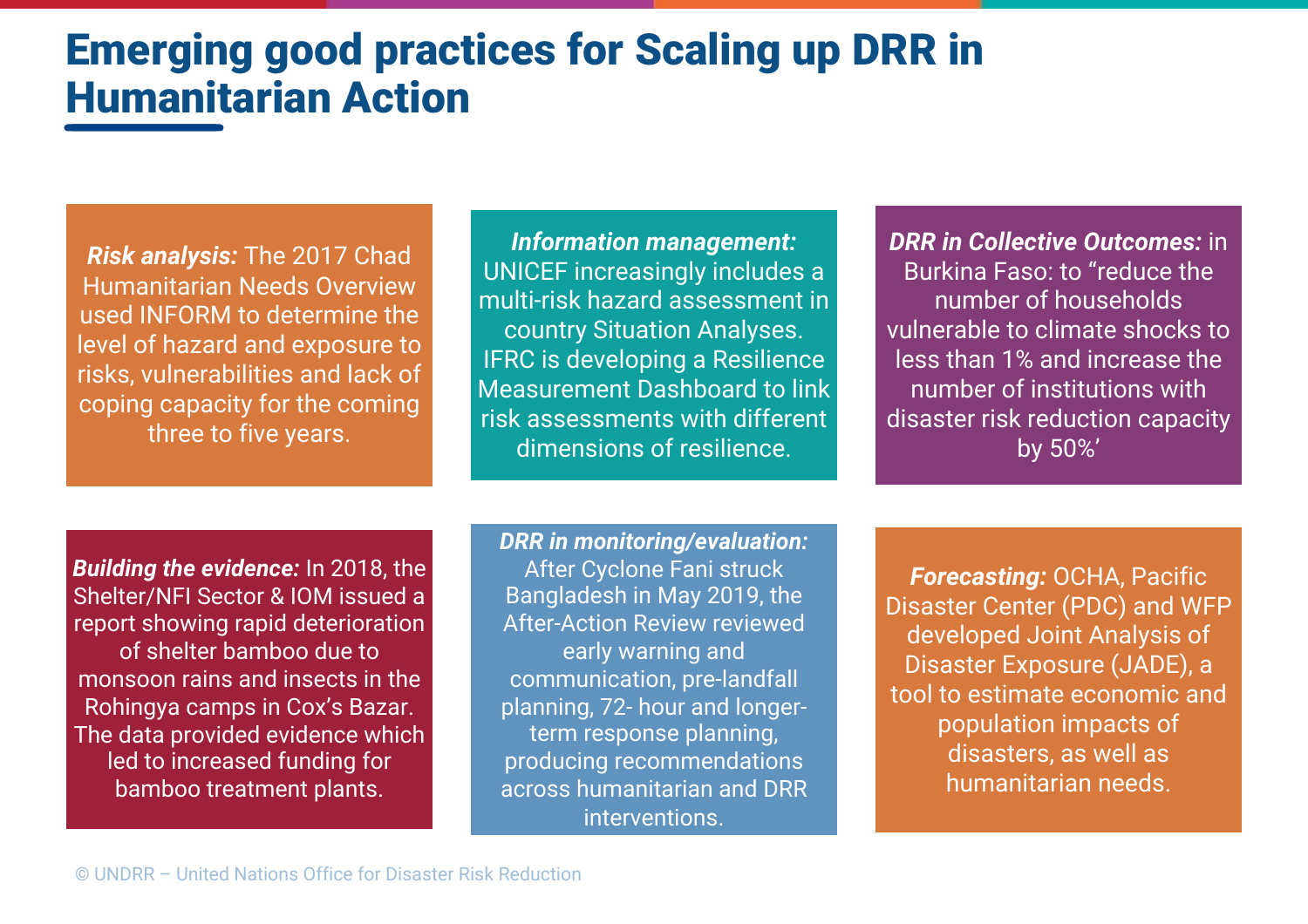### Next Steps – Scaling up DRR in Humanitarian Action – 2021 & Beyond



#### *Strengthening/testing recommendations*

- Review of lessons from Pilot **Countries**
- Global review of 2021 HNOs/HRPs in light of Checklist (Q1 2021)
- Establishment of interagency review group (Jan 2021)
- Revision of Checklist (Q1 2021)



- Formal launch Q2 2021
- Humanitarian Networks & Partnerships Week
- Further advocacy at key events 2021

2



#### *application by humanitarian actors*

- Engagement with IASC RG4, HPC Steering Group, UN DRR Focal Points
- IASC RC/HC Handbook
- HPC 2022
- Development of training module
- Thematic briefing notes & regional events (Q3-4 2021)